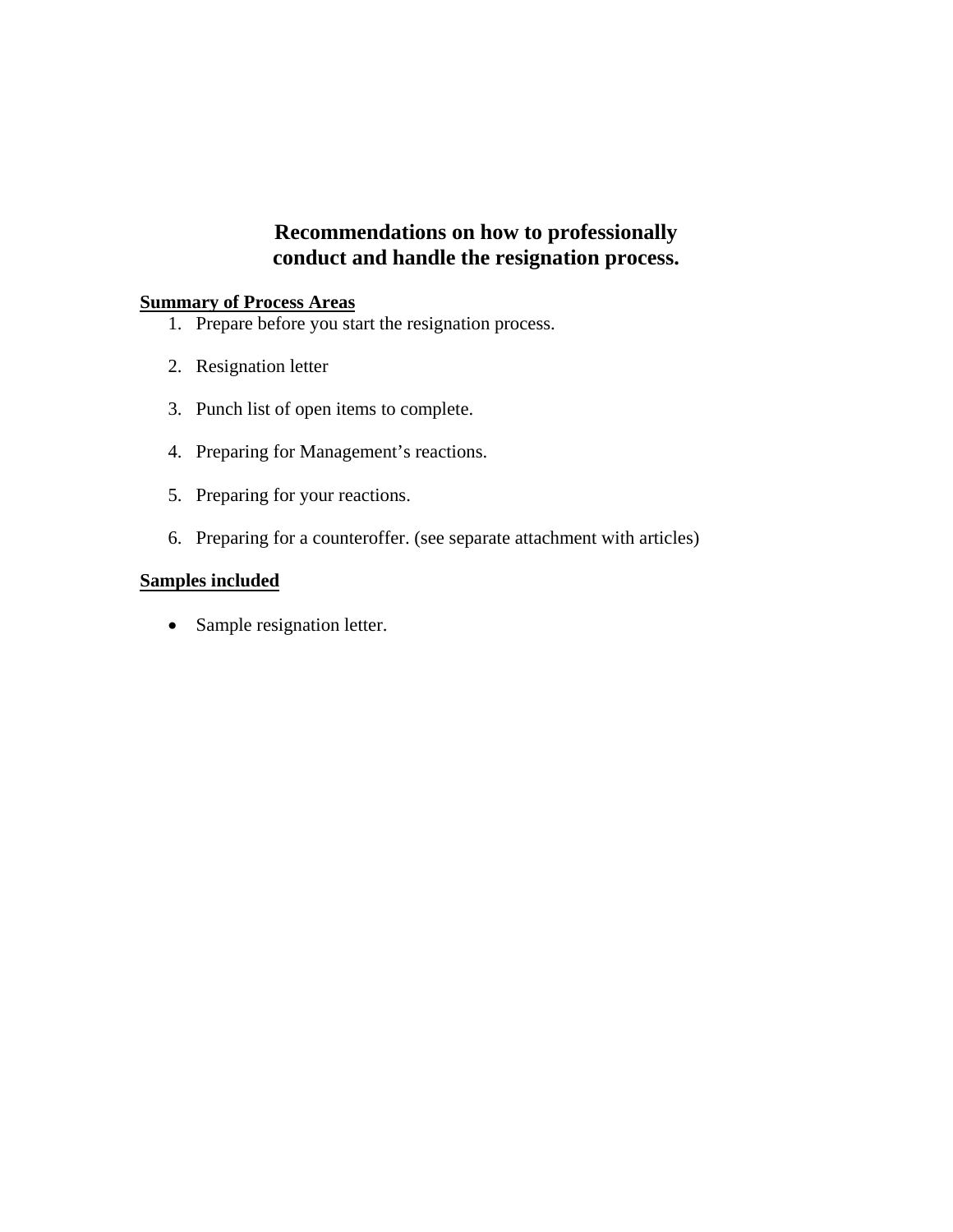#### **Summary of Process Areas**

### **Prepare before you start the resignation process.**

- Organize and write down your thoughts regarding why you've decided to leave before you meet with your manager(s) to resign. It's unfair to you and them if you can't clearly communicate your reasons for leaving. Remember keep it brief and to the point (as best you can avoid any negative comments about the Company, people…--just stick to the facts).
- Organize and write down your reasons for accepting your new position/responsibilities with your new company, and the reasons why the position/responsibilities and company are a better match/fit for you professionally and personally now and for your future. Once again, remember to keep it brief and to the point.

# **Resignation letter.**

- Prepare a brief formal resignation letter that serves as a formal notice to your company and manager(s) of your decision to resign.
- This letter documents your voluntary decision to terminate your employment that most likely will be kept in your personnel file at the company.
- See the sample resignation letter at the end of this document.

# **Punch list of open items to complete.**

- Write down the status of all your projects, responsibilities…that you are accountable/responsible for.
	- o Detail all of your open items and separate those as items you believe you can complete during your wind-down phase (2 week notice period) and those that most likely will not be completed during your wind-down phase, i.e. they will have to be completed after your departure.
	- o Provide recommendations as to who should be assigned responsibility to follow through and complete the open items once you depart.
	- o Provide suggestions about how you can best be utilized to educate/train whoever will be assuming your responsibilities and open items once you depart.

#### **Preparing for Management's reactions.**

• Management often initially reacts emotionally because they take your resignation personally, or they fear it will be a negative reflection upon them, and/or they're genuinely concerned about how they'll ever replace you. They are often taken by surprise and are not prepared to easily substitute someone in your place. Professionalism typically settles in after a few days. **Remember: you can't control what is not yours to control**—if they choose to become emotional or unprofessional you can only control how you react—resist the temptation to participate in an emotionally charged conversation, no one wins.

 Remain committed to leaving. Resigning is typically an emotional time for all the people involved with the process. Don't give them false hope by appearing to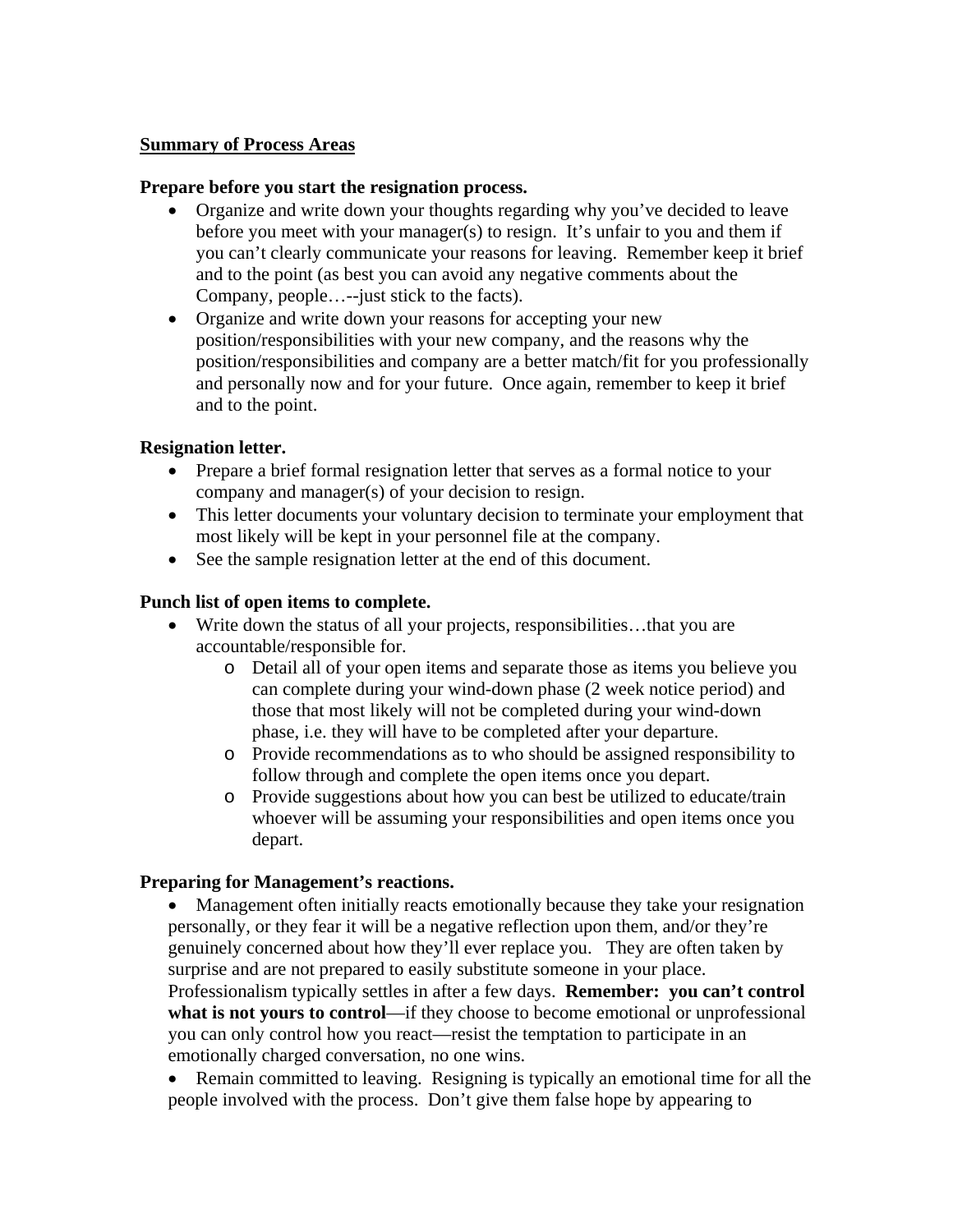reconsider your decision—this only delays the inevitable reality that you've decided to leave, and makes them more upset when you firmly reject their counteroffer overtures.

 Counteroffers. It's unusual for a company **not** to make a counteroffer. Please take time to read the articles I've sent to you about counteroffers. Most people don't expect to receive a counteroffer and are ill prepared to deal with it when it happens- be prepared.

 Management's probing to learn more about your new position, responsibilities and company in an attempt to find reasons why your new opportunity is not a good fit or career move and to try and find a way to promote their opportunity over your new opportunity. If you can, we suggest you avoid giving extensive details about this information and reiterate your macro (not micro) reasons for why you believe this new opportunity is a better fit for you personally and professionally now. Let them know you will be happy to provide them with more details once you've had a little time to settle into your new position.

# **Preparing for your reactions.**

- Prepare yourself for a mixed bag of feelings and emotions--change is one of the most feared and difficult things for any person to do and endure. Prepare yourself for the following:
	- o Being happy and excited about moving onto something new.
	- o Self-doubt, i.e. am I doing the right thing. A form of "buyer's remorse" tends to surface after you've made your decision to leave. That's why we suggest **you** detail and write-down all of your reasons for leaving and all your reasons for accepting your new position (personal and professional) before you begin the resignation process. This written evidence, prepared by you at a less emotional time, can help you keep yourself focused and committed to doing what you believe and know is the right move to make.
	- o Being afraid of moving into something new.
	- o Unsure if you can live-up to your new Company's and boss's expectations.
	- o Happy to have made the decision and commitment to make a change.
	- o Sad to be leaving behind what's known and comfortable to you.